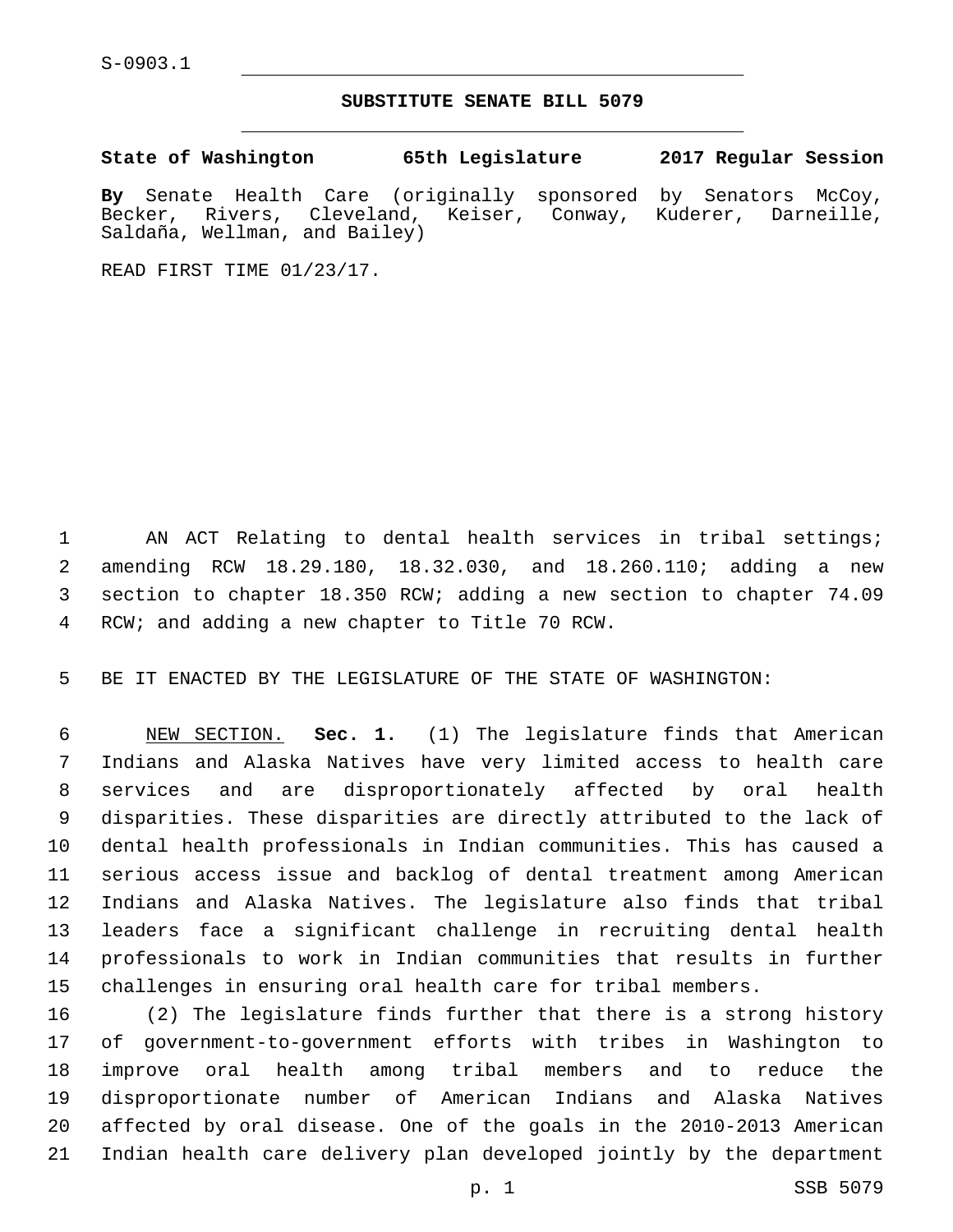of health and the American Indian health commission is to improve the oral health of tribal members and the ability of tribes to provide comprehensive dental services in their communities. A critical objective to achieving that goal is "to explore options for the use of trained/certified expanded function personnel in order to increase oral health care services in tribal communities."6

 (3) The legislature finds further that sovereign tribal governments are in the best position to determine which strategies can effectively extend the ability of dental health professionals to provide care for children and others at risk of oral disease and increase access to oral health care for tribal members. The legislature does not intend to prescribe the general practice of 13 dental health aide therapists in the state.

 NEW SECTION. **Sec. 2.** (1) Dental health aide therapist services are authorized by this chapter under the following conditions:

 (a) The person providing services is certified as a dental health 17 aide therapist by:

 (i) A federal community health aide program certification board; 19 or

 (ii) A federally recognized Indian tribe that has adopted certification standards that meet or exceed the requirements of a federal community health aide program certification board;

23 (b) All services are performed:

 (i) In a practice setting within the exterior boundaries of a tribal reservation and operated by an Indian health program;

 (ii) In accordance with the standards adopted by the certifying body in (a) of this subsection, including scope of practice, 28 training, supervision, and continuing education;

 (iii) Pursuant to any applicable written standing orders by a 30 supervising dentist; and

 (iv) On persons who are members of a federally recognized tribe or otherwise eligible for services under Indian health service criteria, pursuant to the Indian health care improvement act, 25 U.S.C. Sec. 1601 et seq.34

 (2) The performance of dental health aide therapist services is authorized for a person when working within the scope, supervision, and direction of a dental health aide therapy training program that is certified by an entity described in subsection (1) of this 39 section.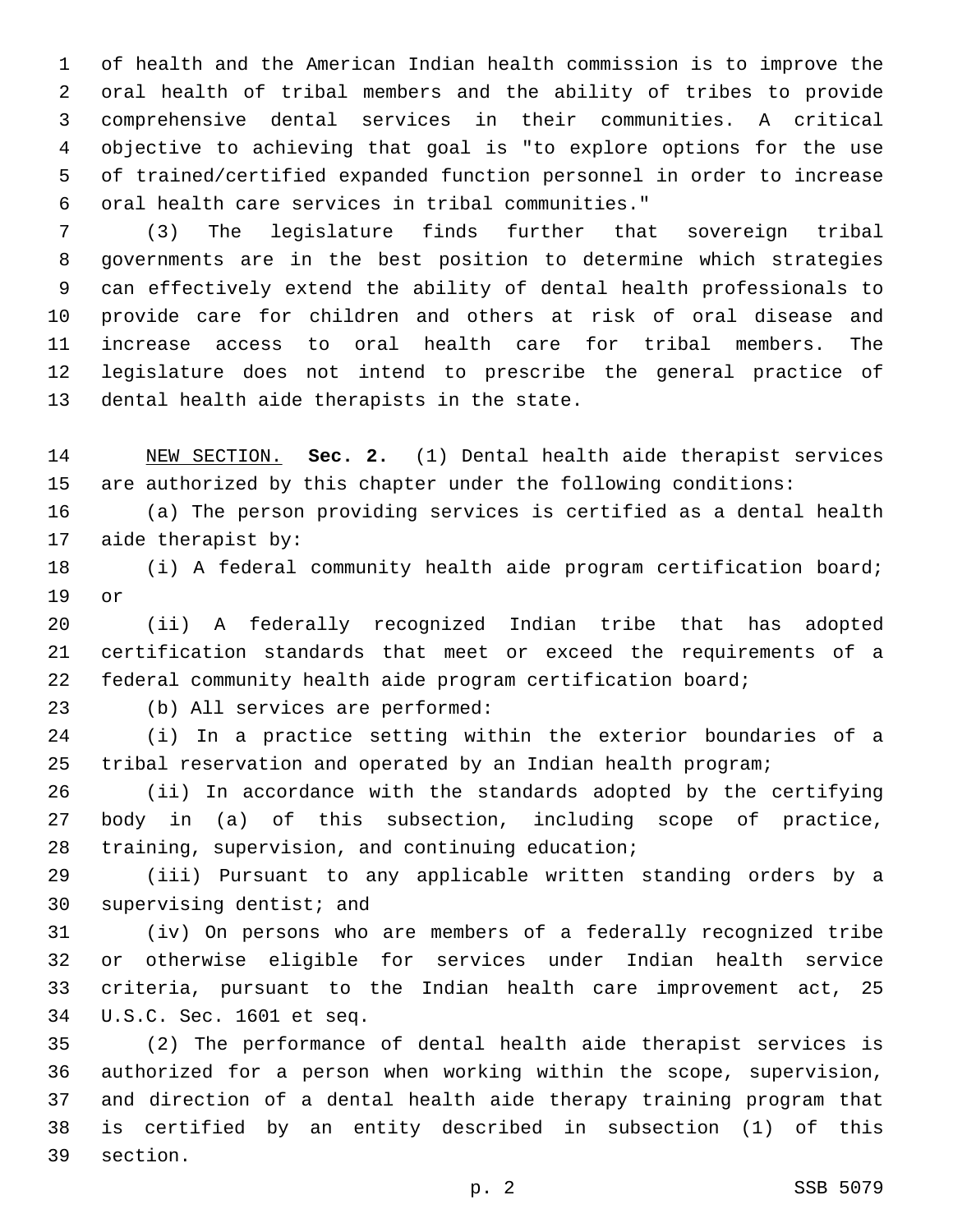(3) All services performed within the scope of subsection (1) or (2) of this section, including the employment or supervision of such services, are exempt from licensing requirements under chapters 18.29, 18.32, 18.260, and 18.350 RCW.4

 NEW SECTION. **Sec. 3.** The definitions in this section apply throughout this chapter unless the context clearly requires otherwise.

 (1) "Dental health aide therapist" means a person who has met the training and education requirements, and satisfies other conditions, to be certified as a dental health aide therapist by a federal community health aide program certification board or by a federally recognized Indian tribe that has adopted certification standards that meet or exceed the requirements of a federal community health aide 14 program certification board.

 (2) "Federal community health aide program" means a program operated by the Indian health service under the applicable provisions of the Indian health care improvement act, 25 U.S.C. Sec. 1616l.

 (3) "Indian health program" has the same meaning as the definition provided in the Indian health care improvement act, 25 U.S.C. Sec. 1603, as that definition existed on the effective date of 21 this section.

 **Sec. 4.** RCW 18.29.180 and 2004 c 262 s 4 are each amended to 23 read as follows:

 The following practices, acts, and operations are excepted from 25 the operation of this chapter:

 (1) The practice of dental hygiene in the discharge of official duties by dental hygienists in the United States armed services, coast guard, public health services, veterans' bureau, or bureau of 29 Indian affairs;

 (2) Dental hygiene programs approved by the secretary and the practice of dental hygiene by students in dental hygiene programs approved by the secretary, when acting under the direction and supervision of persons licensed under chapter 18.29 or 18.32 RCW 34 acting as instructors;

 (3) The practice of dental hygiene by students in accredited dental hygiene educational programs when acting under the direction and supervision of instructors licensed under chapter 18.29 or 18.32 RCW; and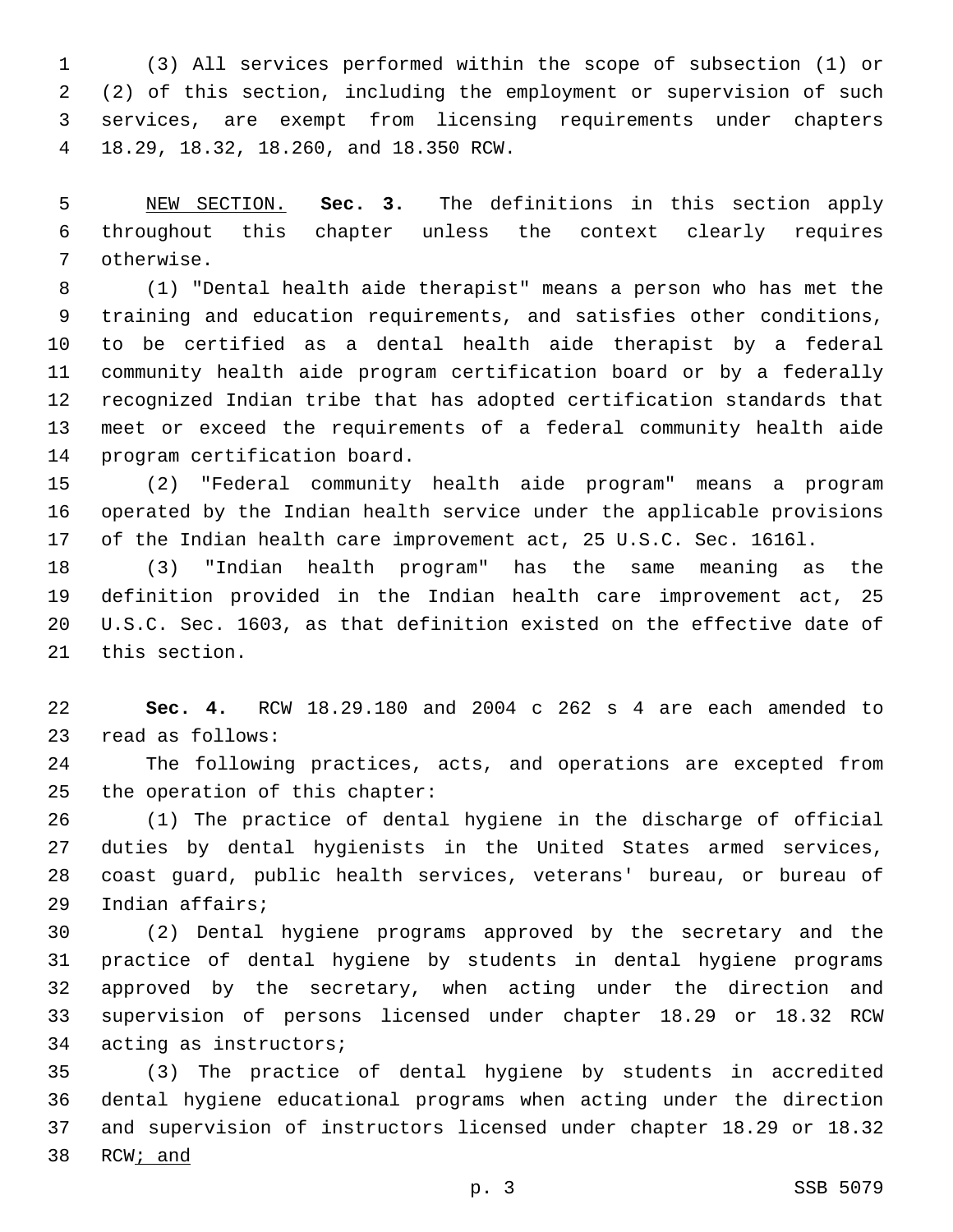(4) The performance of dental health aide therapist services to the extent authorized under chapter 70.--- RCW (the new chapter 3 created in section 9 of this act).

 **Sec. 5.** RCW 18.32.030 and 2012 c 23 s 7 are each amended to read 5 as follows:

 The following practices, acts, and operations are excepted from 7 the operation of the provisions of this chapter:

 (1) The rendering of dental relief in emergency cases in the practice of his or her profession by a physician or surgeon, licensed as such and registered under the laws of this state, unless the physician or surgeon undertakes to or does reproduce lost parts of the human teeth in the mouth or to restore or to replace in the human 13 mouth lost or missing teeth;

 (2) The practice of dentistry in the discharge of official duties by dentists in the United States federal services on federal reservations, including but not limited to the armed services, coast guard, public health service, veterans' bureau, or bureau of Indian 18 affairs;

 (3) Dental schools or colleges approved under RCW 18.32.040, and the practice of dentistry by students in accredited dental schools or colleges approved by the commission, when acting under the direction and supervision of Washington state-licensed dental school faculty;

 (4) The practice of dentistry by licensed dentists of other states or countries while appearing as clinicians at meetings of the Washington state dental association, or component parts thereof, or at meetings sanctioned by them, or other groups approved by the 27 commission;

 (5) The use of roentgen and other rays for making radiographs or similar records of dental or oral tissues, under the supervision of a 30 licensed dentist or physician;

 (6) The making, repairing, altering, or supplying of artificial restorations, substitutions, appliances, or materials for the correction of disease, loss, deformity, malposition, dislocation, fracture, injury to the jaws, teeth, lips, gums, cheeks, palate, or associated tissues or parts; providing the same are made, repaired, altered, or supplied pursuant to the written instructions and order of a licensed dentist which may be accompanied by casts, models, or impressions furnished by the dentist, and the prescriptions shall be retained and filed for a period of not less than three years and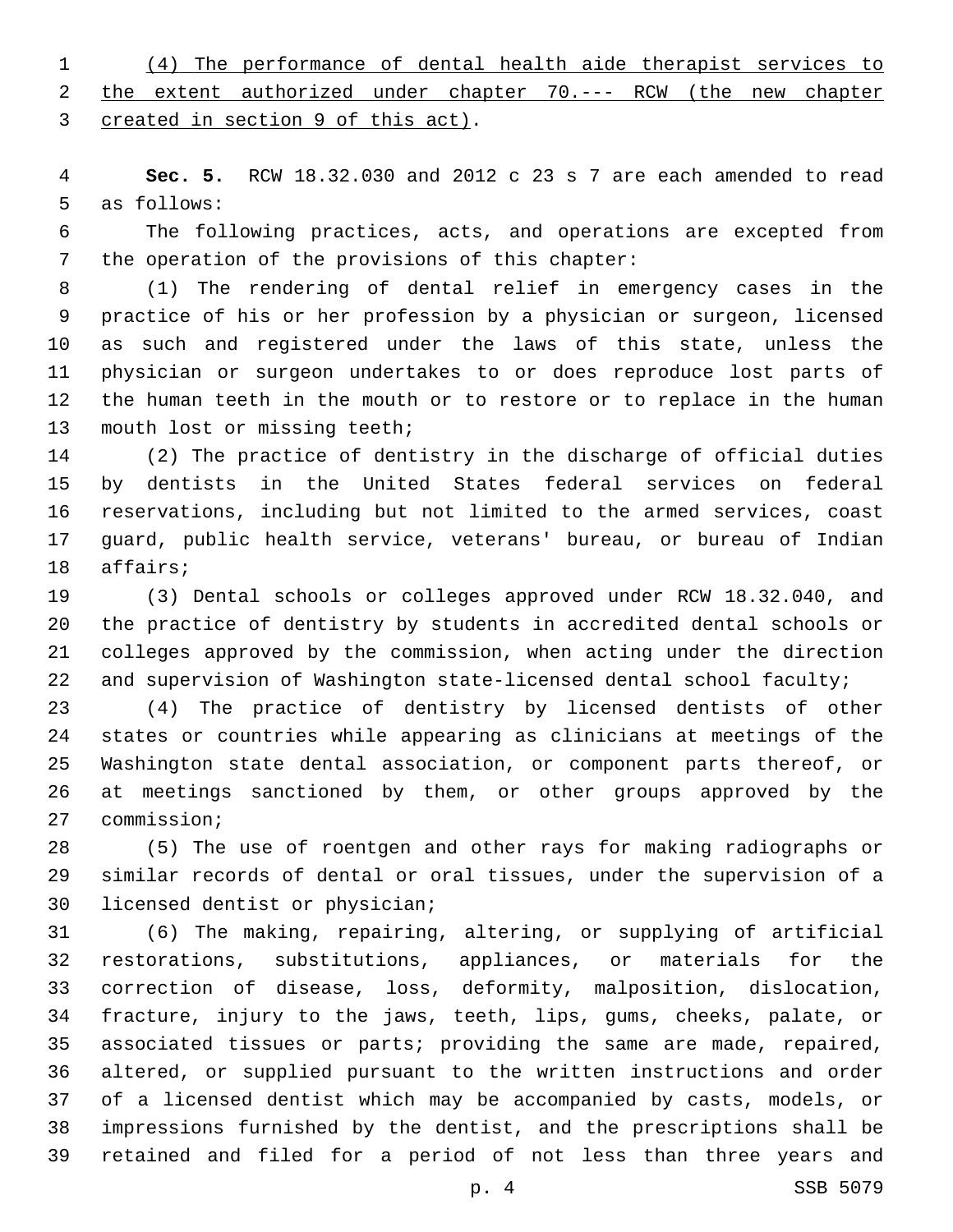shall be available to and subject to the examination of the secretary 2 or the secretary's authorized representatives;

 (7) The removal of deposits and stains from the surfaces of the teeth, the application of topical preventative or prophylactic agents, and the polishing and smoothing of restorations, when performed or prescribed by a dental hygienist licensed under the laws 7 of this state;

 (8) A qualified and licensed physician and surgeon or osteopathic physician and surgeon extracting teeth or performing oral surgery 10 pursuant to the scope of practice under chapter 18.71 or 18.57 RCW;

 (9) The performing of dental operations or services by registered dental assistants and licensed expanded function dental auxiliaries holding a credential issued under chapter 18.260 RCW when performed under the supervision of a licensed dentist, or by other persons not licensed under this chapter if the person is licensed pursuant to chapter 18.29, 18.57, 18.71, or 18.79 RCW as it applies to registered nurses and advanced registered nurse practitioners, each while acting within the scope of the person's permitted practice under the person's license: PROVIDED HOWEVER, That such persons shall in no event perform the following dental operations or services unless permitted to be performed by the person under this chapter or chapters 18.29, 18.57, 18.71, 18.79 as it applies to registered nurses and advanced registered nurse practitioners, and 18.260 RCW:

 (a) Any removal of or addition to the hard or soft tissue of the oral cavity;

 (b) Any diagnosis of or prescription for treatment of disease, pain, deformity, deficiency, injury, or physical condition of the 28 human teeth or jaws, or adjacent structure;

 (c) Any administration of general or injected local anaesthetic of any nature in connection with a dental operation, including 31 intravenous sedation;

32 (d) Any oral prophylaxis;

 (e) The taking of any impressions of the teeth or jaw or the relationships of the teeth or jaws, for the purpose of fabricating 35 any intra-oral restoration, appliance, or prosthesis; ((and))

 (10) The performing of dental services described in RCW 18.350.040 by dental anesthesia assistants certified under chapter 18.350 RCW when working under the supervision and direction of an 39 oral and maxillofacial surgeon or dental anesthesiologist; and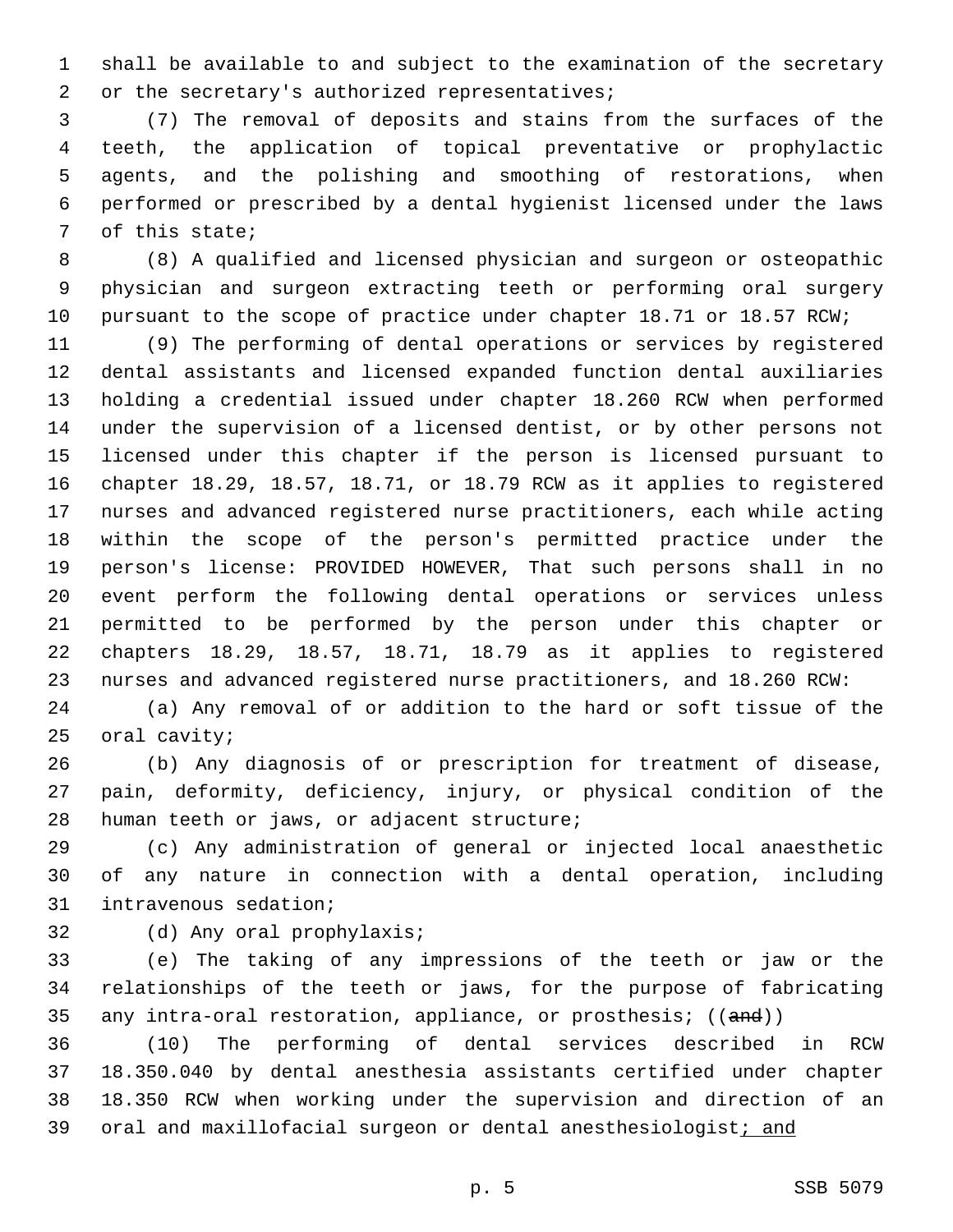(11) The performance of dental health aide therapist services to the extent authorized under chapter 70.--- RCW (the new chapter 3 created in section 9 of this act).

 **Sec. 6.** RCW 18.260.110 and 2012 c 229 s 502 are each amended to 5 read as follows:

Nothing in this chapter may be construed to prohibit or restrict:

 (1) The practice of a dental assistant in the discharge of official duties by dental assistants in the United States federal services on federal reservations, including but not limited to the armed services, coast guard, public health service, veterans' bureau, 11 or bureau of Indian affairs;

 (2) Expanded function dental auxiliary education and training programs approved by the commission and the practice as an expanded function dental auxiliary by students in expanded function dental auxiliary education and training programs approved by the commission, when acting under the direction and supervision of persons licensed 17 under chapter 18.29 or 18.32 RCW;

 (3) Dental assistant education and training programs, and the practice of dental assisting by students in dental assistant education and training programs approved by the commission or offered at a school approved or licensed by the workforce training and education coordinating board, student achievement council, state board for community and technical colleges, or Washington state skill centers certified by the office of the superintendent of public instruction, when acting under the direction and supervision of persons registered or licensed under this chapter or chapter 18.29 or 27 18.32 RCW; (( $\Theta$ ))

 (4) The practice of a volunteer dental assistant providing services under the supervision of a licensed dentist in a charitable dental clinic, as approved by the commission in rule; or

 (5) The performance of dental health aide therapist services to the extent authorized under chapter 70.--- RCW (the new chapter 33 created in section 9 of this act).

 NEW SECTION. **Sec. 7.** A new section is added to chapter 18.350 35 RCW to read as follows:

 Nothing in this chapter may be construed to prohibit or restrict dental health aide therapist services to the extent authorized under

p. 6 SSB 5079